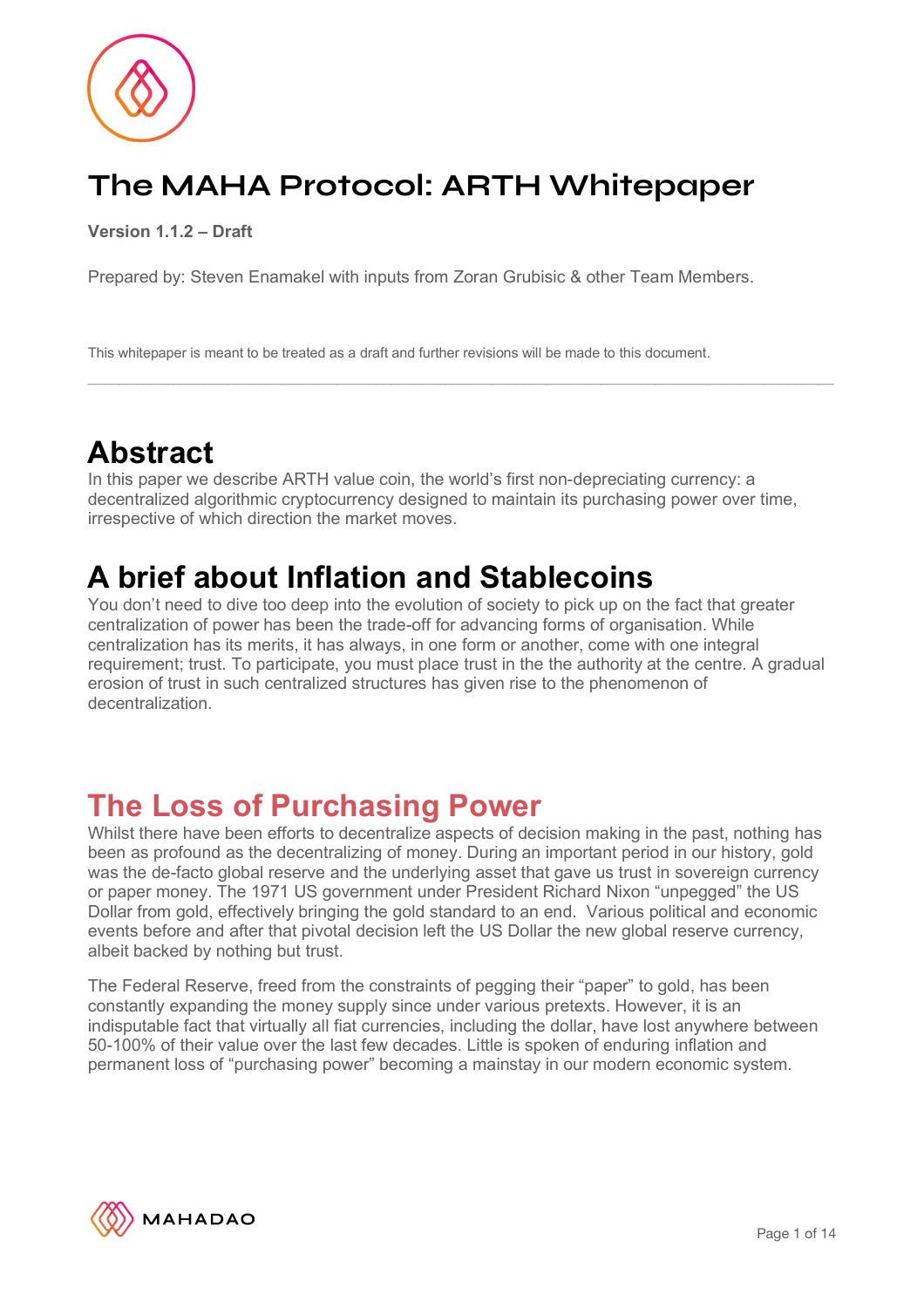

*Reduction of the purchasing power of the Dollar. Know More*

## **Decentralizing Money and Beyond**

We cannot mention decentralized money without pointing to the pioneering success of Bitcoin, which made it possible to transfer value without a centralized authority through intricately designed, immutable infrastructure. Ethereum, by way of a programmable and smart contract based system, has catalysed blockchain adoption to open up the possibility of absolute decentralization, seen in various forms of apps, platforms, and most notably; entire organizations.

It's in this element of decentralization of organizations that MakerDAO homes in on, implementing the concept of a two-token infrastructure, namely the Maker Token and DAI. This project showed that it was possible to create decentralized stablecoins that are algorithmic and backed by crypto collaterals.

## **The Solution**

In the context of chronic declines in purchasing power and the decentralisation of money, the ARTH ecosystem builds upon MakerDAO's concept of DAI to pioneer new mechanisms, resulting in a coin that's both value-stable and a raw measure of an asset's buying power.

We hereby introduce ARTH, a decentralized algorithmic value-stable coin that aims to maintain, and in some cases even appreciate, the buying power or value of the coin irrespective of which direction the market moves.

ARTH is able to do this as it's backed to stable collaterals, which are complete hedges of one other, so that if one asset depreciates in buying power, the other in turn asset appreciates, keeping the net buying power of the coin stable.

ARTH uses a special method of measuring an asset's buying power that's not tied to any fiat currencies, which in turn makes ARTH inflation-proof.

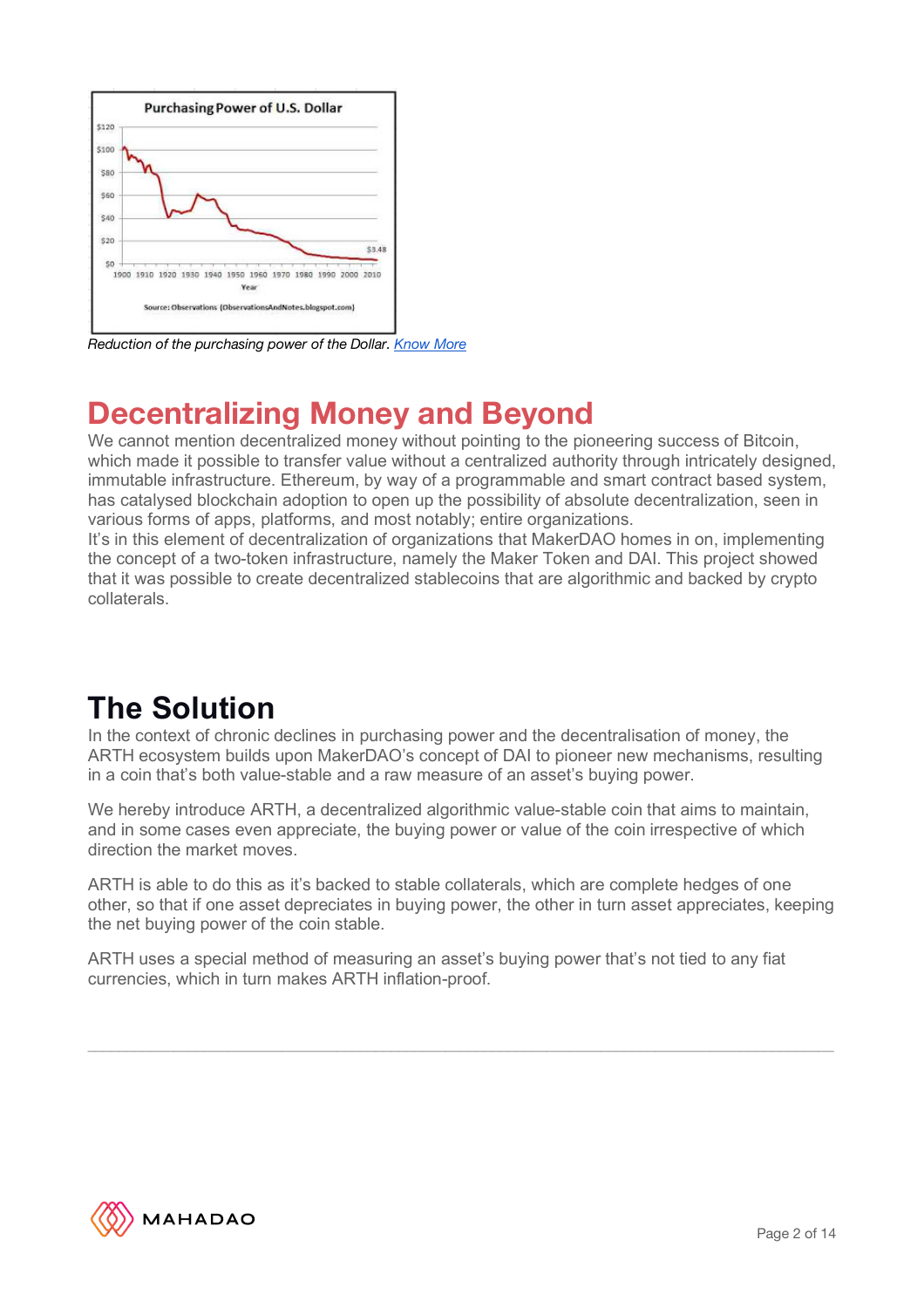## **Calculating the buying power of an asset**

Most assets in the cryptocurrency space are denominated in US Dollars. However, as outlined in the previous sections, USD itself has lost most of its purchasing power over the past few decades, which causes issues for anybody who holds USD or has assets that are backed by USD, as they will also have to account for inflation.

To create an asset that is designed to protect the buying power of its holder, we need to come up with an absolute unit of measure to translate the buying power of an asset, which is not measured in US dollars. A natural suggestion could be to calculate buying power in terms of how many units of gold an asset can be traded for, as gold was once the standard measure of wealth.

Understanding how to measure the buying power of an asset is important, in order to make accurate decisions based on whether or not the asset's absolute buying power has appreciated or depreciated.

## **Global measurement unit**

One of the features that will differentiate ARTH coin from the other stable coins and MahaDAO from the other DAOs is our Global measurement unit (GMU). Designed uniquely and precisely to fulfil MahaDAO vision, creating timeless value currency – ARTH coin.

The global measurement unit is responsible for keeping ARTH coin resistant to depreciation. In other words, GMU represents a basket of assets carefully selected with adequate weights to present strong hedge strategy against all economic turbulences and many risks regarding, especially inflation and currency risk.

The basket consists of the key currencies and main global commodities like gold as it's a typical example of a safe haven. What stands behind the decision to peg GMU with several prominent currencies is the fact that these sovereign currencies have a sound and stable macroeconomic position, superb AAA credit rating and significant share in world GDP. Given this fact, we can observe their Treasury bond rates and compare them to inflation which will help us deciding which currency holds real value.

Compared to the International Monetary Fund's SDR, which only consists of main currencies and is not protected against political influence, the GMU will also include small portion of riskier assets in form of Bitcoin and will be undoubtedly immune to political influence. Bitcoin is the right choice for a riskier asset because its price basically represents spillovers from world stock exchanges. Another advantage of GMU is that the initial basket of currencies can be changed, both the shares of the assets and the assets themselves can be replaced in order to adapt to the given economic circumstances, providing stability that ARTH coin stands for from a dynamic viewpoint.

## **The ARTH Vault**

The vault was a concept first introduced in MakerDAO as a way of managing the underlying collaterals that have been locked to generate a token.

The ARTH vault builds further on this, borrowing concepts like the DSR (DAI Savings Rate), emergency shutdown, stability fees, amongst others, to create a system that behaves similar to what would be the equivalent of a decentralized reserve bank.

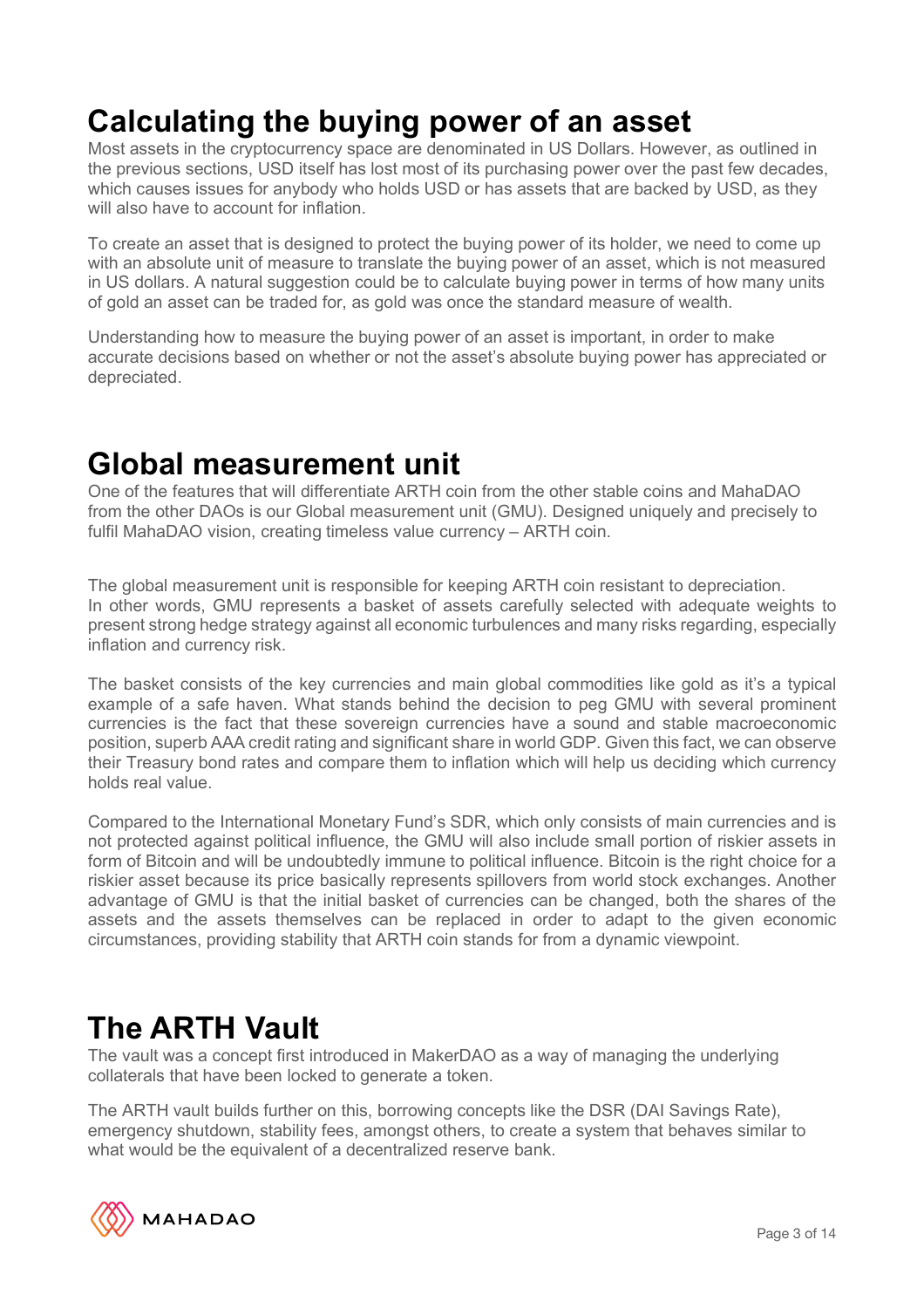The ARTH vault generates ARTH tokens by locking in collaterals and minting new ARTH tokens against them in the form of debt; and releases collaterals when this debt is paid back, thereby burning the ARTH tokens.

The vault will facilitate the buying and selling of underlying collaterals in various market scenarios to maintain the net buying power of the ARTH coin.

Essentially the main purpose of the ARTH vault is two-fold:

- 1. Ensure that the buying power of the minted ARTH tokens never go below a certain point.
- 2. Employ strategies to enable the vault to increase the net buying power by locking in greater collaterals as the market fluctuates.

## **Creating ARTH tokens using the ARTH Vault**

To create ARTH, a vault needs to be created and collateral needs to be deposited and locked inside of it. Against that value of the locked collaterals, ARTH tokens are minted and given to the vault owner as debt.

To release the collaterals locked in the vault, the vault owner pays back his debt along with a stability fee, which can be paid in ARTH or in MAHA tokens. When the debt is paid off, the ARTH tokens are burnt and removed from the supply.

#### **Debt-to-Collateral ratio**

The debt-to-collateral ratio will ensure that ARTH tokens are always issued at a value less than the net value of the vault. This gives some contingency to price volatility for any of the collaterals before a vault stands a chance of being liquidated.

For example, a collateral with a 150% debt-to-collateralization ratio will allow for 50% of the collateral's value to be issued in the form of ARTH tokens.

#### **Vault Liquidation & Liquidation Ratio**

A vault risks liquidation when the collaterals that have been locked in depreciate in value and the position held by the vault nears the liquidation ratio.

When a vault is marked as to be liquidated, the ARTH minting stops and the locked collaterals are sold to any buyer willing to pay back the debt in ARTH, at a discount to the vault owner.

These liquidation ratios mean that despite potential price swings, the ARTH market itself as a whole is never undercollateralized. This also ensures value stability for the ARTH coin.

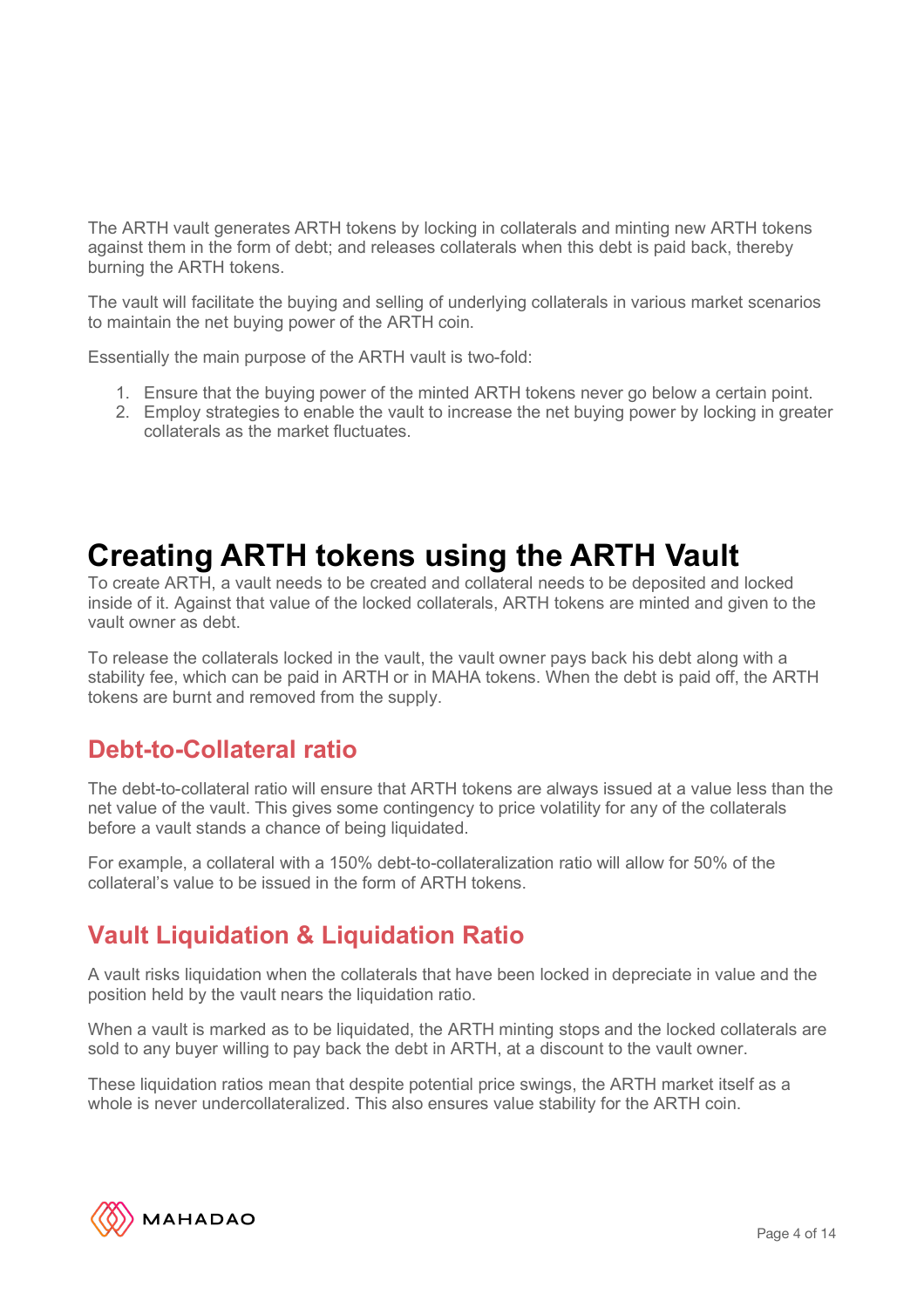### **Collateral Buying Power Ratio**

The buying power ratio of each of the collaterals deposited in the vault is a predefined value, used to define exactly how much of each collateral should be in the vault.

For example, a vault designed with two assets A and B, and with a collateral buying power ratio of 1:1, should result in the buying power of both assets remaining the same, at all times.

Any deviation from this ratio will force the vault to perform a rebalancing, where it will sell one collateral for the other, bringing the balance back to the ratio.

## **Rebalancing the underlying collaterals**

Since the ARTH vault is backed by collaterals, it will eventually be subject to market fluctuations. Hence, the net buying power of the vault can either appreciate or depreciate due to market effects on the underlying collaterals.

In cases where the net buying power of the vault depreciates, the vault does not do any rebalancing to counter this depreciation. The depreciation of the vault is a weighted average of the depreciation across all the collaterals.

In cases where the net buying power appreciates, the vault will perform a rebalance to try and maintain the buying power ratios.

Which means just like a reserve bank, the ARTH vault will systematically buy or sell the underlying collaterals for one another, so that all of the collateral's buying power ratios are met.

#### **Rules for Rebalancing**

The strategy employed for rebalancing by the vault will follow the following rules:

- 1. That the buying power of all collaterals maintain the ratio defined at all times.
- 2. The collateral being sold is the asset which has appreciated in buying power and the amount to be sold is calculated based on the increase in buying power.
- 3. The collateral being bought is the asset which has depreciated in buying power and the amount to be bought is calculated based on the amount of other collaterals we can sell.
- 4. The collaterals are sold in such a way that we are not left with less than 50% of the quantity we started off with. This is known as a stop-sell.

#### **Understanding the Stop-sell**

Because we are selling an appreciating asset for a depreciating one, we end up in a scenario where if one side continues to appreciate, the vault strategy will continue selling off the appreciating collateral to maintain the buying power ratio.

This causes a situation where the vault will end up having sold one side of the collateral fully and end up having a full exposure to the other collateral.

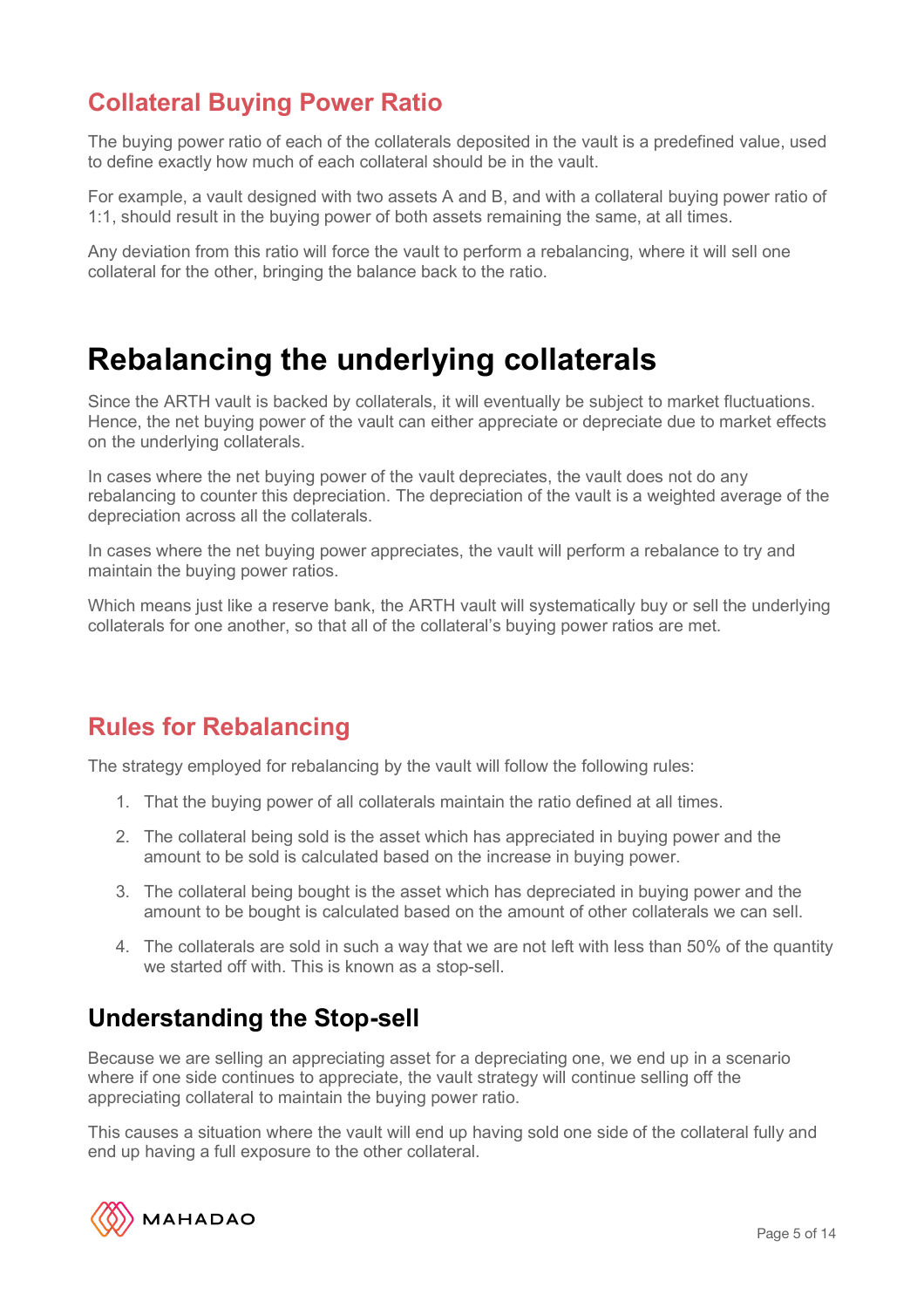The stop-sell ensures that the vault will never sell collateral more than a percentage of what it had initially started with.

For example, if the vault had a stop sell of 10% and one of the collaterals, say, asset A appreciates by 50%. Then this will trigger the vault to trigger a rebalance and make a trade selling 16% of asset A. But since selling 16% is more than our stop sell of 10%, this trade does not execute.

### **Rebalancing Strategy Example**

To elaborate how the rebalancing strategy works in a real-world scenario where one asset appreciates, we have drawn up a visualisation. In this example, we have two assets, namely A and B, and a vault which maintains a 50-50 ratio with respect to the buying power of each asset. The following diagram demonstrates how the vault will behave in this scenario.



A vault with two assets holding a 50-50 ratio between them in buying power. Asset A is worth 1 unit of buying power and Asset B is worth 0.5 units of buying power. Creating a vault with a net buying power of 1000 units.

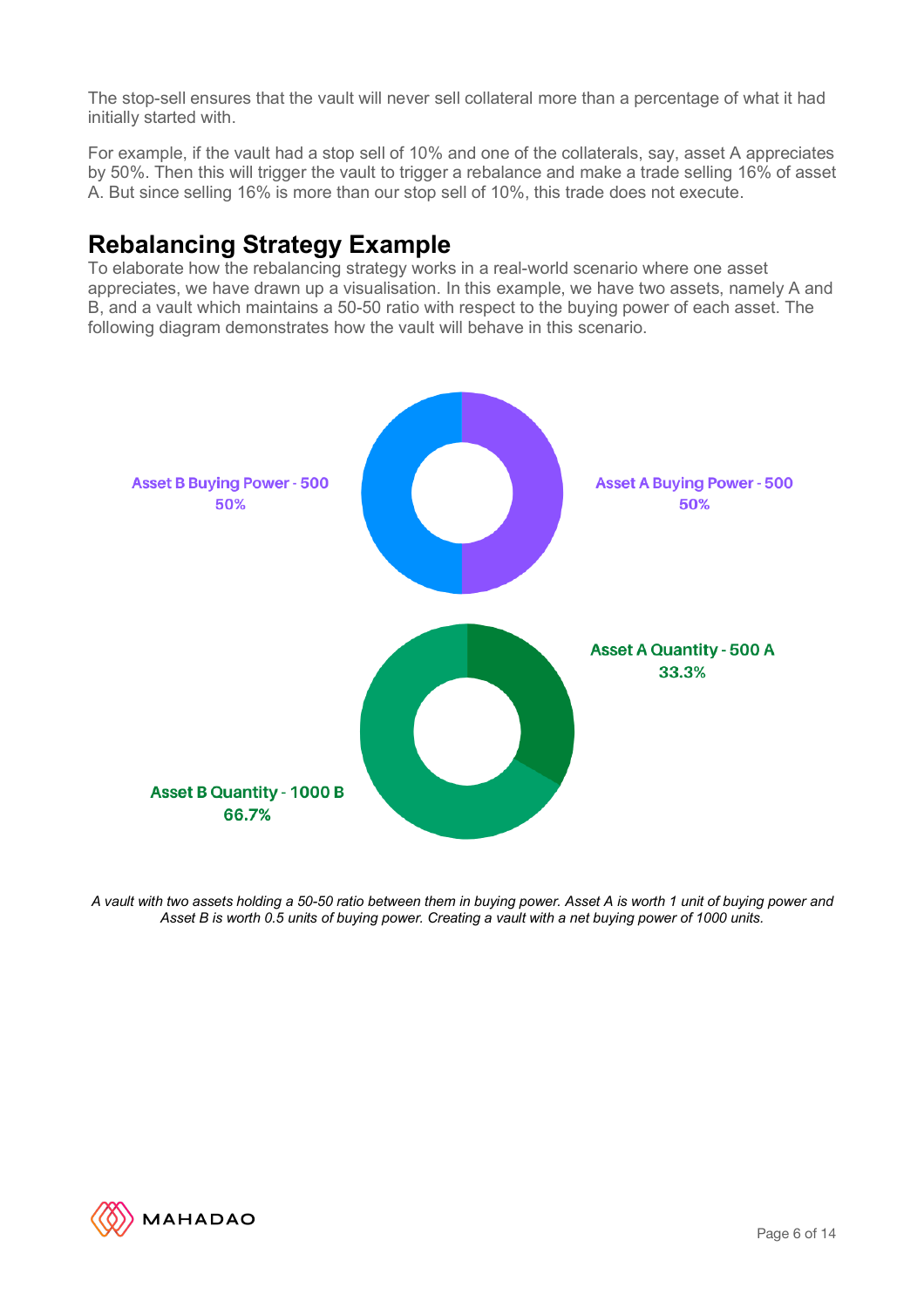Now assuming that the buying power for Asset A appreciates by 50% and that it remains the same for Asset B, we end up with the following composition in our vault.



Status of the vault when asset A appreciates by 50%. Net buying power of the vault is 1250 units

When asset A appreciates by 50% in buying power, the quantities held by the vault of both assets remain the same. However, the net buying power of the vault has now become 1250 units which is an increase of over 25%.

When this happens, the vault triggers a rebalance by selling the excess appreciated amount of asset A for asset B. Since asset A appreciated by 250 buying power units (500 - 750), the vault decides to sell off half of that, 125 buying power units of A, for asset B; to come back to the 50-50 buying power ratio.

Which means a trade is published *selling 125 buying-power units of A for 125 buying-power units of B*.

After taking into account the price of A and B, we come up with the final trade which is selling *X units of A for Y units of B*.

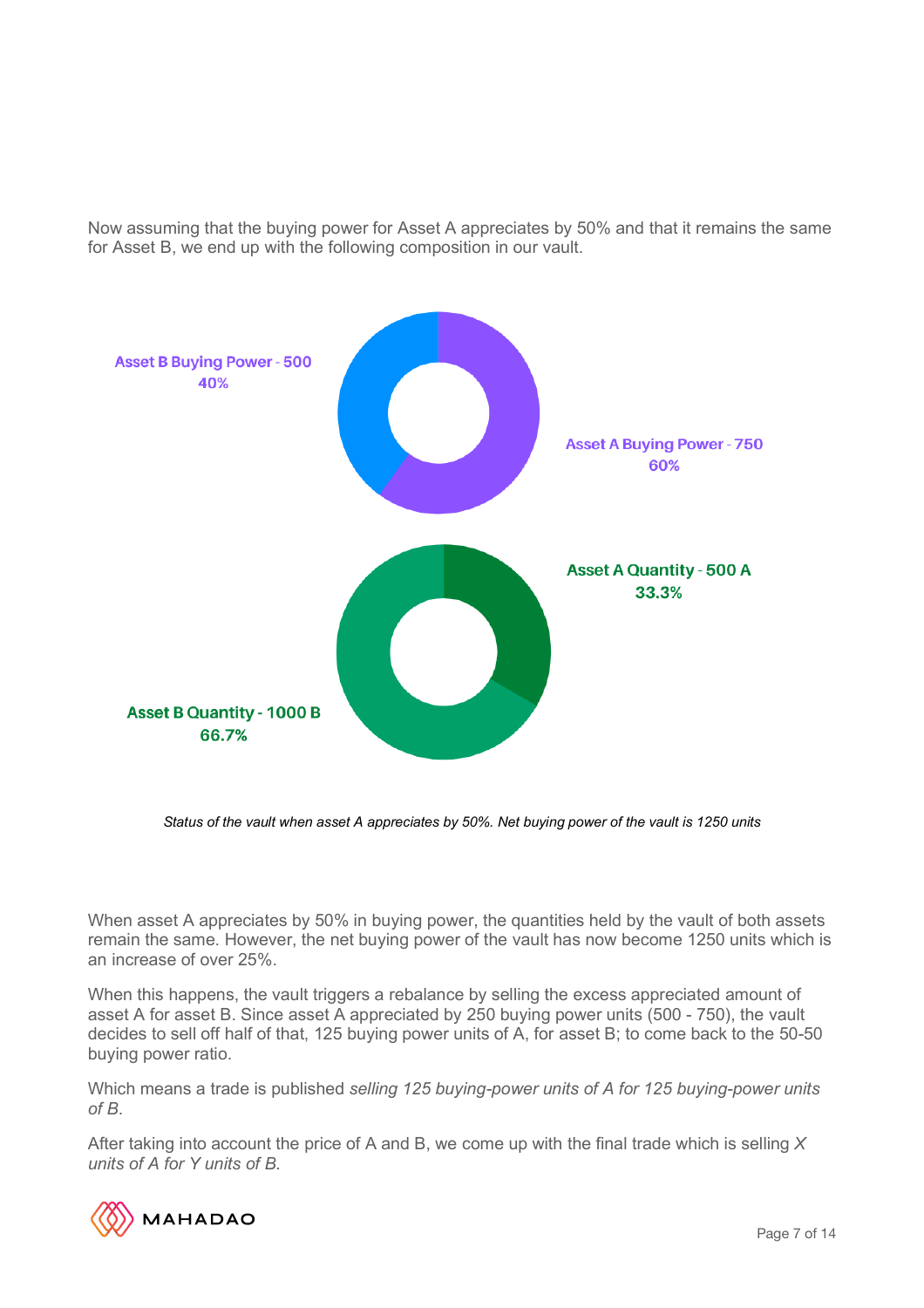

*The vault after it has rebalanced and sold asset A for asset B*

After the rebalance the vault is back to a 50-50 ratio in buying power, but the quantities of both A and B have changed.

Moreover, if asset A keeps on further appreciating, then the vault will continue to sell more of asset A to buy more of asset B; but the vault will stop selling asset A if it has already sold more than 50% of what it had initially started off with.

This is done to avoid selling off too much of asset A and to also allow the vault owner to realise the continuous upside of having an appreciating asset.

All parameters for the strategy can be changed upon vote by the governance token holders.

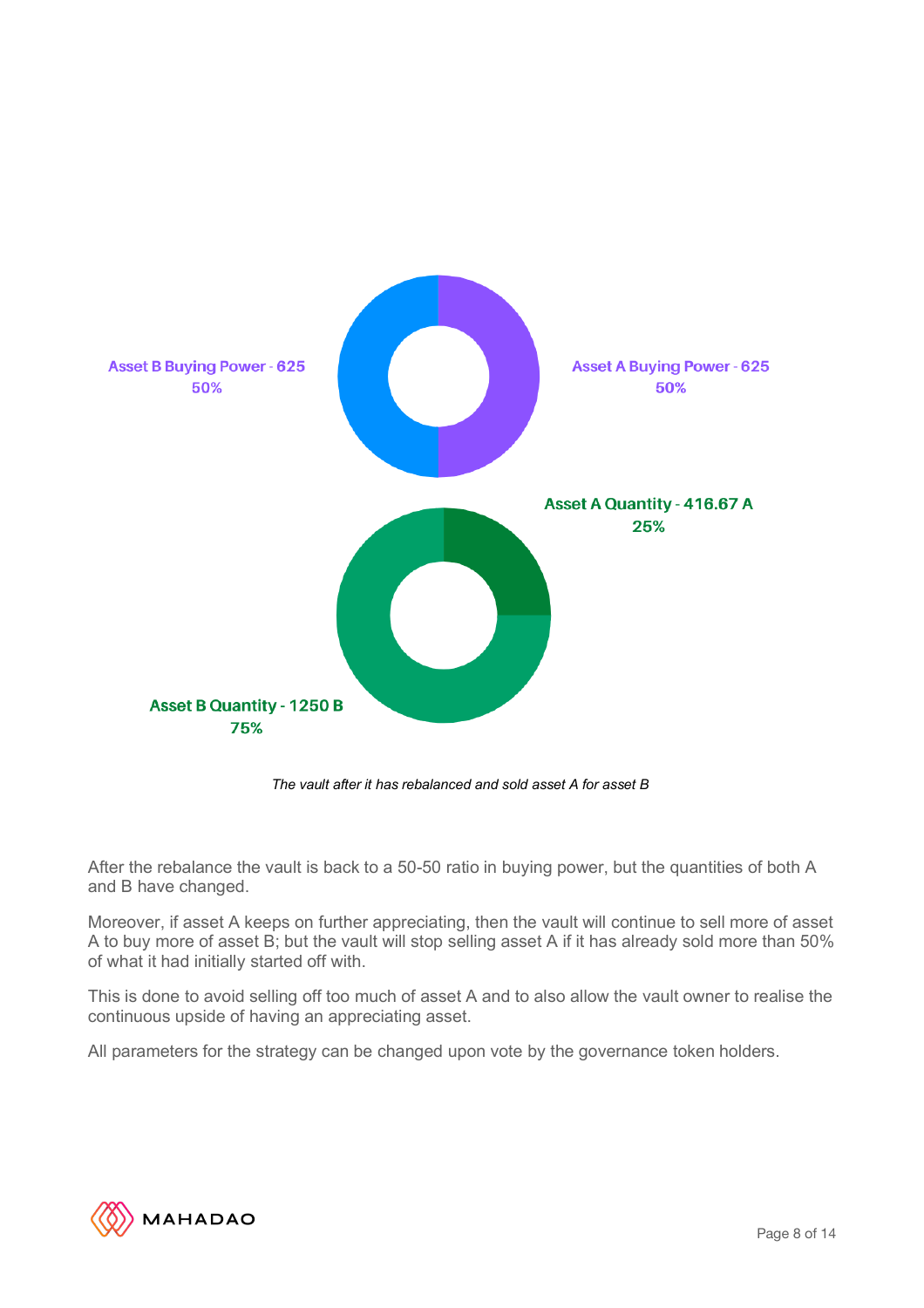## **Holding auctions to buy/sell the underlying collateral**

When the vault decides to buy/sell locked collaterals, it'll automatically open a trade/swap, placing the collateral to be sold on one side and requesting the collateral to be bought on the other side.

The rate for which the collaterals are sold are determined by two variables.

- 1. A price feed, which is given by price oracles.
- 2. A market maker discount.

The market maker discount is a reduction applied to the trade price to make the it more attractive to market makers, who'll fulfil the order to realise a profit through arbitrage in other markets.

Since the amount being sold is from the profits of vault, the vault can risk giving away a discount as the change in net buying power still remains positive.

Initially, a market maker discount can be set to promote more engagements with market makers.

The auction parameters are community governed and can be changed upon vote by MAHA token holders.

## **Choosing the right kind of collaterals for ARTH**

An ARTH vault's true value is derived from the value of the underlying assets inside of it. As a result, it's crucial to choose the right kind collaterals and their ratios when deciding the value of ARTH.

The ARTH vaults are designed to appreciate in value when one of the underlying assets appreciates in value and contributes to the net vault's value as a whole. In certain scenarios when all of the collaterals locked inside the ARTH vault depreciate, the ARTH vault would also depreciate.

Hence, it's important to choose collaterals that are perfect hedges of each other to come up with a strategy that appreciates the value of ARTH regardless of the direction of the market.

Therefore, when choosing a collateral, the following points need to be considered:

- **High Market Capitalization:** Collaterals with large enough market capitalization should be preferred over smaller ones. Small market cap collaterals would not only limit the amount of value that can be captured by the vault but would also be more liable to manipulation. Choosing high market cap assets will ensure steady price-movements and avoid vaults getting liquidated during major price swings.
- **Uncorrelated to other assets or negative beta**: Ideally collaterals should be chosen such that they have a negative beta with other collaterals. In other words, they are perfect hedges of each other and when one collateral goes down, the other collateral should go up to keep the value stable. Fiat collaterals are often heavily correlated with the US dollar. Crypto collaterals are often heavily correlated with Bitcoin. The collateral ratios decide how much of each collateral is stored within the vault and can be governed by MAHA token

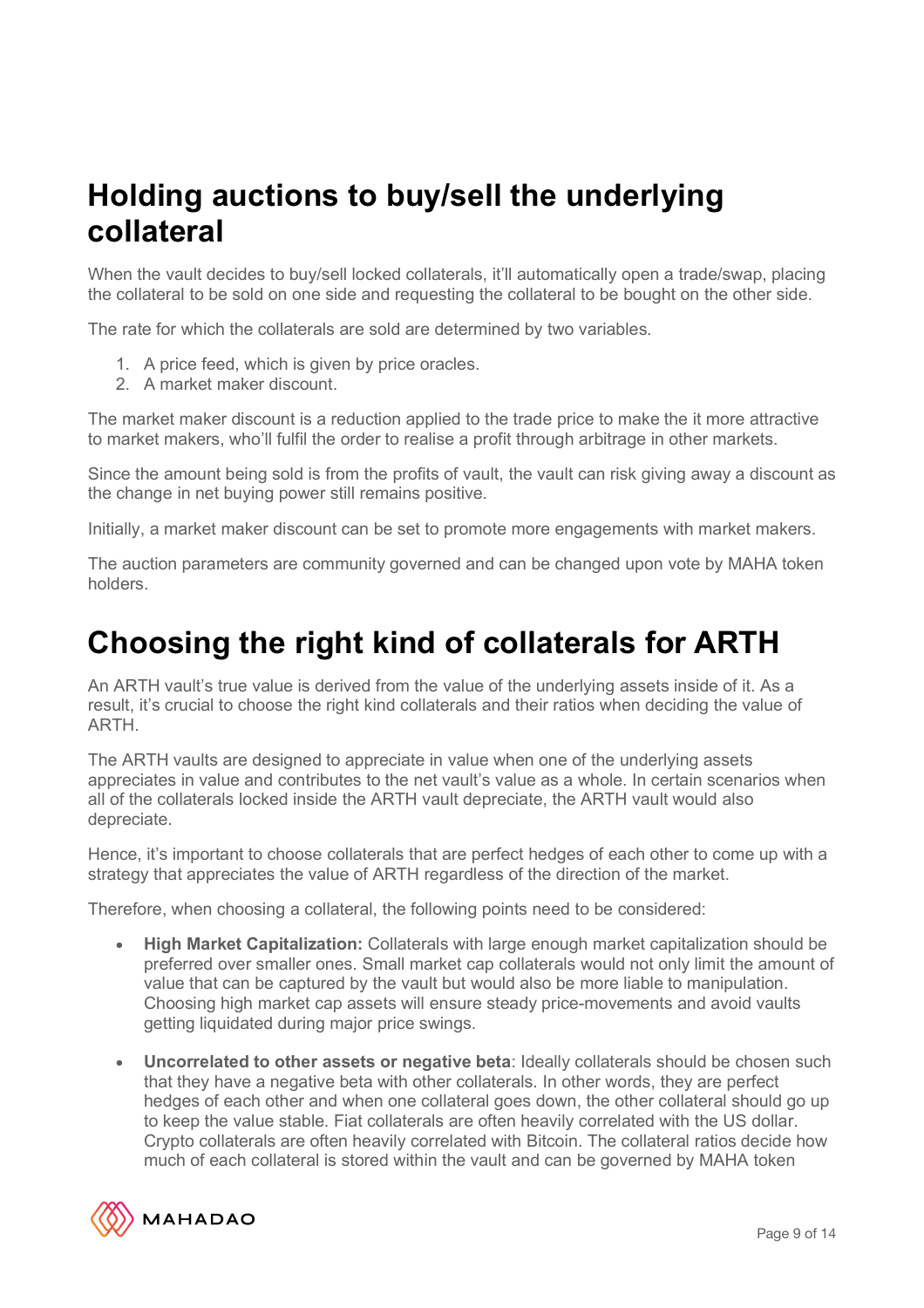holders. This will allow MAHA token holders to easily introduce or phase out collaterals as and when needed.

For example, a vault with three different collaterals with a buying power ratio of 1:1:1, will try to maintain a reserve with equal buying power for each collateral as per the strategy mentioned above.

In cases where one of the underlying collaterals becomes unstable or is deemed as "high" risk, it can slowly and gradually be removed from the ARTH vault by reducing its buying power ratio to 0. This can be a community governed decision made by MAHA token holders.

## **Simulating across various market scenarios**

We use the following parameters:

- 1. Stop sell of 30%
- 2. Stop loss of 30%
- 3. 5% slippage for every rebalance
- 4. Rebalance to happen once every 7 days
- 5. 50% of the appreciated value from the appreciating asset, is sold off during every rebalance
- 6. Starting with a buying power of 100 (so that it is easy to measure % increase)

#### **Using a basket of Forex, Gold and US Equities**

Here we try with data from 1990-2020 and keep 50% of the vault's buying power in GOLD and the remaining in Australian Dollar, Euro and SPY500 ETF. AUS and EUR will represent the fiat markets and SPY500 ETF will represent the stock market. Since usually gold is often used as a hedge against the stock & forex markets, we keep a 50% ratio in gold.

Buying power for this simulation is calculated in USD. Assets chosen are distributed with the following ratios:

- 1. Australian Dollar (20% starting buying power)
- 2. Gold (50% starting buying power)
- 3. S&P 500 ETF (10% starting buying power)
- 4. Euro (20% starting buying power)

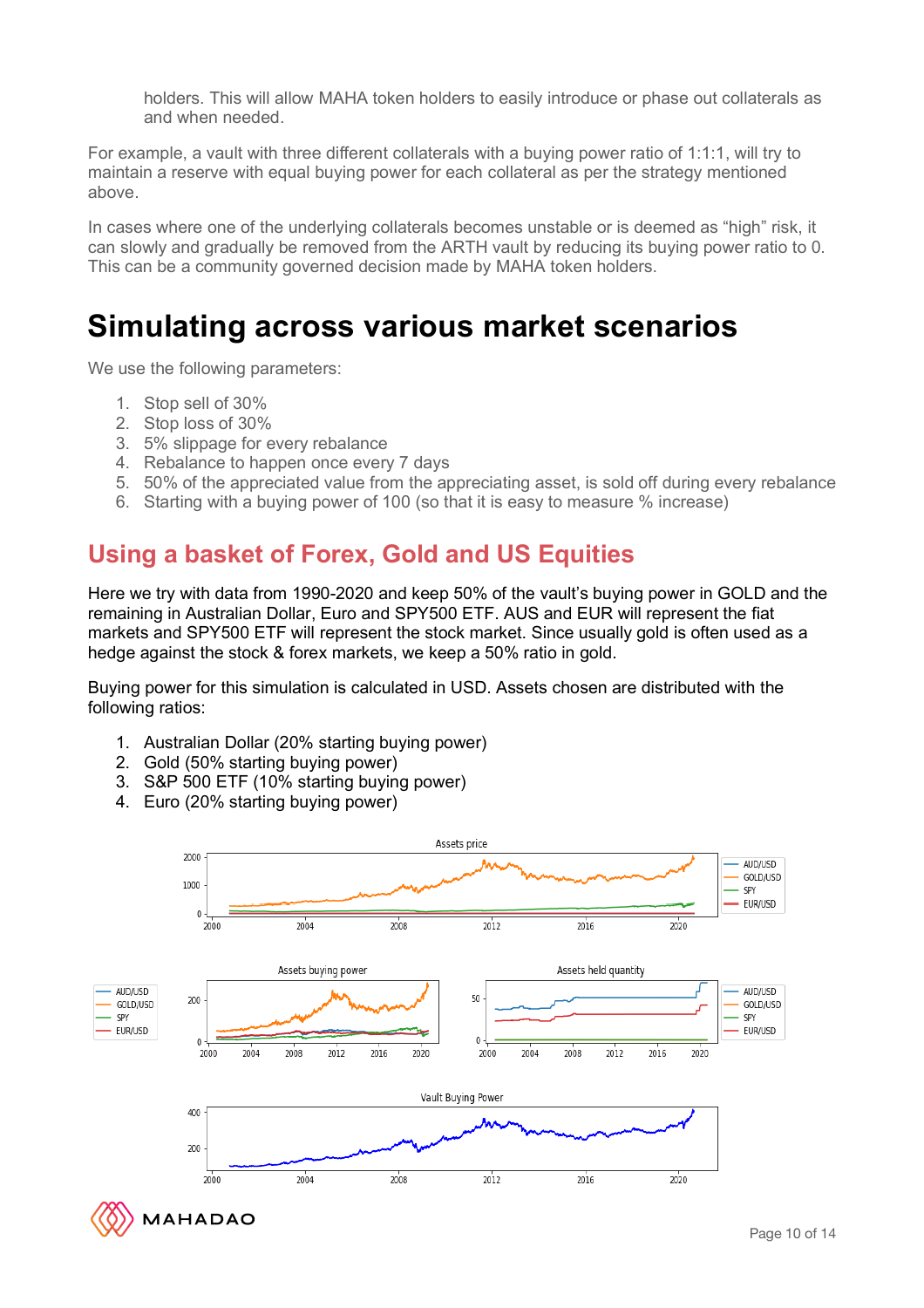#### **Using a basket of Stablecoins, Gold and Cryptocurrencies**

The purpose of this simulation is to understand how ARTH would perform in a real-world scenario, as if it had launched around the year 2019. Here we choose a basket of stablecoins, gold and cryptocurrencies keeping stablecoins on one side of the hedge and fiat currencies on the other side.

Buying power for this simulation is calculated in USD. Assets chosen are distributed with the following ratios:

- 1. WBTC (20% starting buying power)
- 2. Gold (10% starting buying power)
- 3. ETH (20% starting buying power)
- 4. Euro (50% starting buying power)



At the end of the simulation, the vault has rebalanced itself around 6 times over the course of 1 year and has appreciated *itself by over 80%. (Full analysis and code can be found here)*

![](_page_10_Picture_10.jpeg)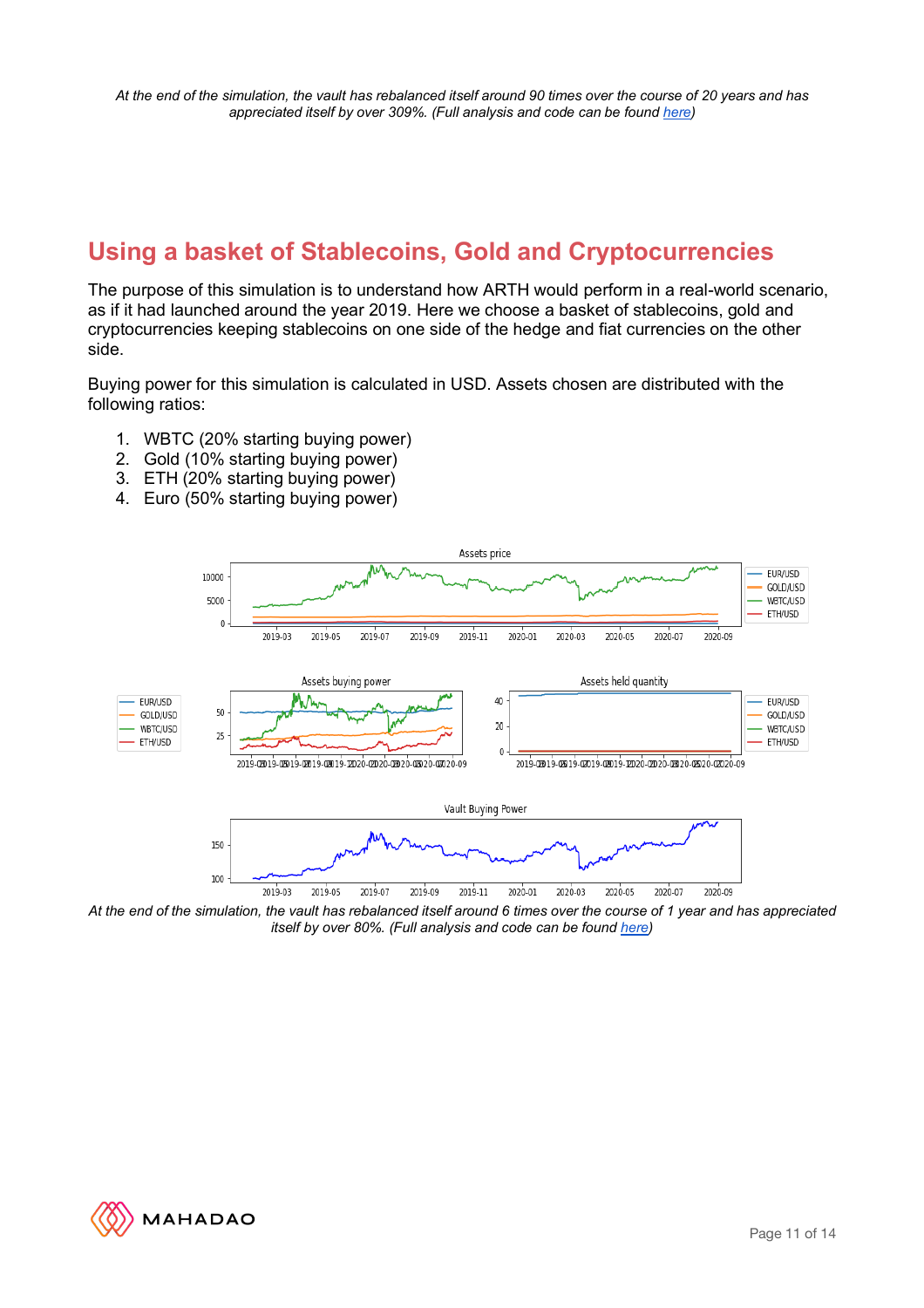## **How to calculate the price of one ARTH token**

Whilst we talk about ARTH in terms of it's buying power, to the end user, ARTH will most likely be represented in their native fiat currency (like USD, RNB, EUR etc..).

The value of ARTH in a particular currency can simply be thought of as the net value of all the underlying collaterals backing 1 ARTH token denominated in that currency.

This would mean that if we were to calculate the USD value of one ARTH token, then it'd look something like the following. (note that BTCUSD price at the time of writing is 10,500\$)

*(assuming two collaterals used: ie BTC and USD)*

 $BTC$  value = (supply of locked BTC) \* (BTC/USD price  $\sim$  10.500\$)

 $USD$  value = (supply of locked USD)  $*$  (USD/USD price  $\sim$  1\$)

 $ARTH$  dirculation = total circulation of  $ARTH$ 

#### **ARTH USD = (BTC value + USD value) / (ARTH circulation)**

But this does not account for slippage or the various transaction fees that a user will have to account for when moving collaterals back and forth the various sidechains for example.

Moreover, not every ARTH token is directly redeemable for the proportion of the underlying collateral. The collaterals are only redeemable in two scenarios, either when the vault is nearing its liquidation point or when the owner of the vault decides to sell the ARTH tokens and release the collaterals.

For example; if every vault is created with a minimum of 100 ARTH tokens, it'll be impossible to redeem 1 ARTH token for its underlying value. A minimum of 99 ARTH tokens would be needed to liquidate the vault and redeem its collaterals.

Finally, this equation also does not account for any overcollateralization because of the 50% stopsell which we have defined in the vault's strategy.

Taking all of the above into consideration, we introduce three new variables to come to the true market rate of an ARTH token: -

- 1. Slippage
- 2. Overcollateralization
- 3. Fees

Any deviation from this market rate can easily be corrected by arbitrageurs and market makers.

#### **ARTHTrue USD value = ARTHusd \* Slippage - Fees + OverCollateralization**

As we can see it's not very straightforward to calculate the value of one ARTH coin when you compare it with a fiat.

![](_page_11_Picture_20.jpeg)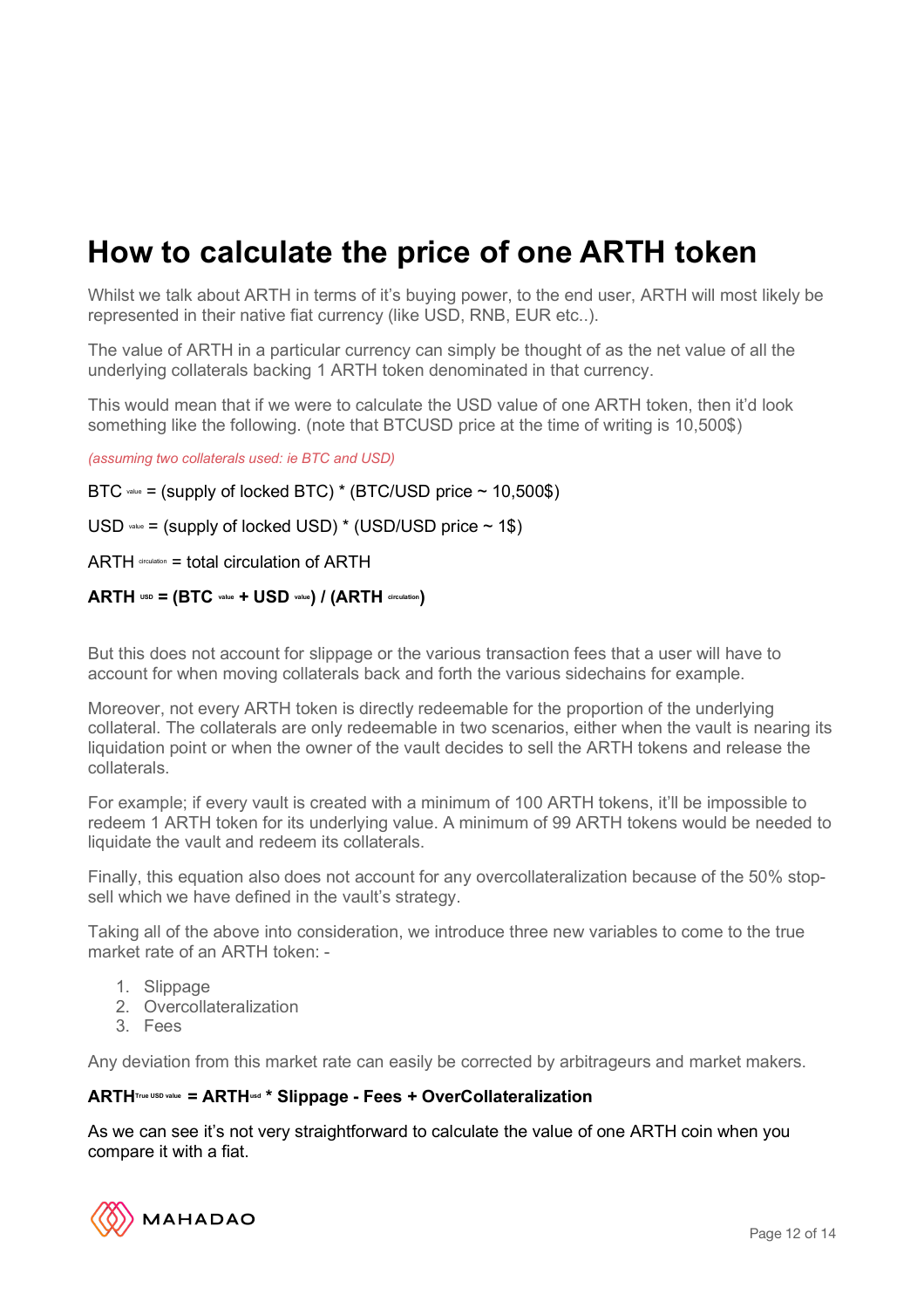Huge fluctuations in ARTH's price will only happen when the market cap of ARTH is small and the markets are not liquid enough. Because ARTH is backed by its underlying assets, major price fluctuations will be less frequent as markets and ARTH become more and more liquid.

# **Stability Fees**

To control the supply of ARTH tokens in the market, the ARTH vault will charge a fee in MAHA tokens to the vault liquidator whenever he/she wishes to release the locked collaterals in the vault.

A high fee will discourage creation and liquidation of ARTH vaults and a low fee will encourage creation and liquidation of ARTH vaults.

Fees collected will be burnt off, reducing the supply of MAHA tokens and hence appreciating its value.

## **Emergency shutdown**

To protect the ARTH holders against attacks on the infrastructure, an emergency shutdown module can be invoked as a last resort.

Upon activation, the emergency shutdown module will deploy a two-pronged safety mechanism in which new vaults will stop getting created and all existing vaults will be instructed to stop creating new ARTH tokens. This will enable vault owners to reclaim their collaterals against the circulating ARTH and the overall rebalancing activities will come to a halt as well.

MAHA Minority can use this Emergency Shutdown Module to specifically thwart three types of attacks:

- 1. Malicious governance
- 2. Critical bug in smart contract code
- 3. Long-term market irrationality

The MAHA voters will determine a quorum (initially 1,000,000 MAHA) that is required to be deposited to trigger the Emergency Shutdown. Irrespective of a quorum being reached, all MAHA Tokens deposited into this module will be immediately burnt off.

# **ARTH Savings Rate - ASR**

An ARTH Savings Rate system has been put into place to allow token holders to earn passive income whilst holding ARTH. The model incentivizes the balance of supply and demand of ARTH and allows for capital to be deployed more efficiently while still holding true to its core role of providing strong, decentralized stability.

The ASR is a basic interest system. Token holders can lock and unlock ARTH into a savings contract which would continuously accrue interest based on ASR, a global system variable. If the prevailing ASR is 3%, a holder who locks 100 ARTH tokens for a full year, will earn three additional ARTH when they unlock the same. The funds needed for the ASR come from the stability fees paid by CDP's. For example, average stability fees of 4% collected on CDP's could easily fund an ASR of 3%.

![](_page_12_Picture_16.jpeg)